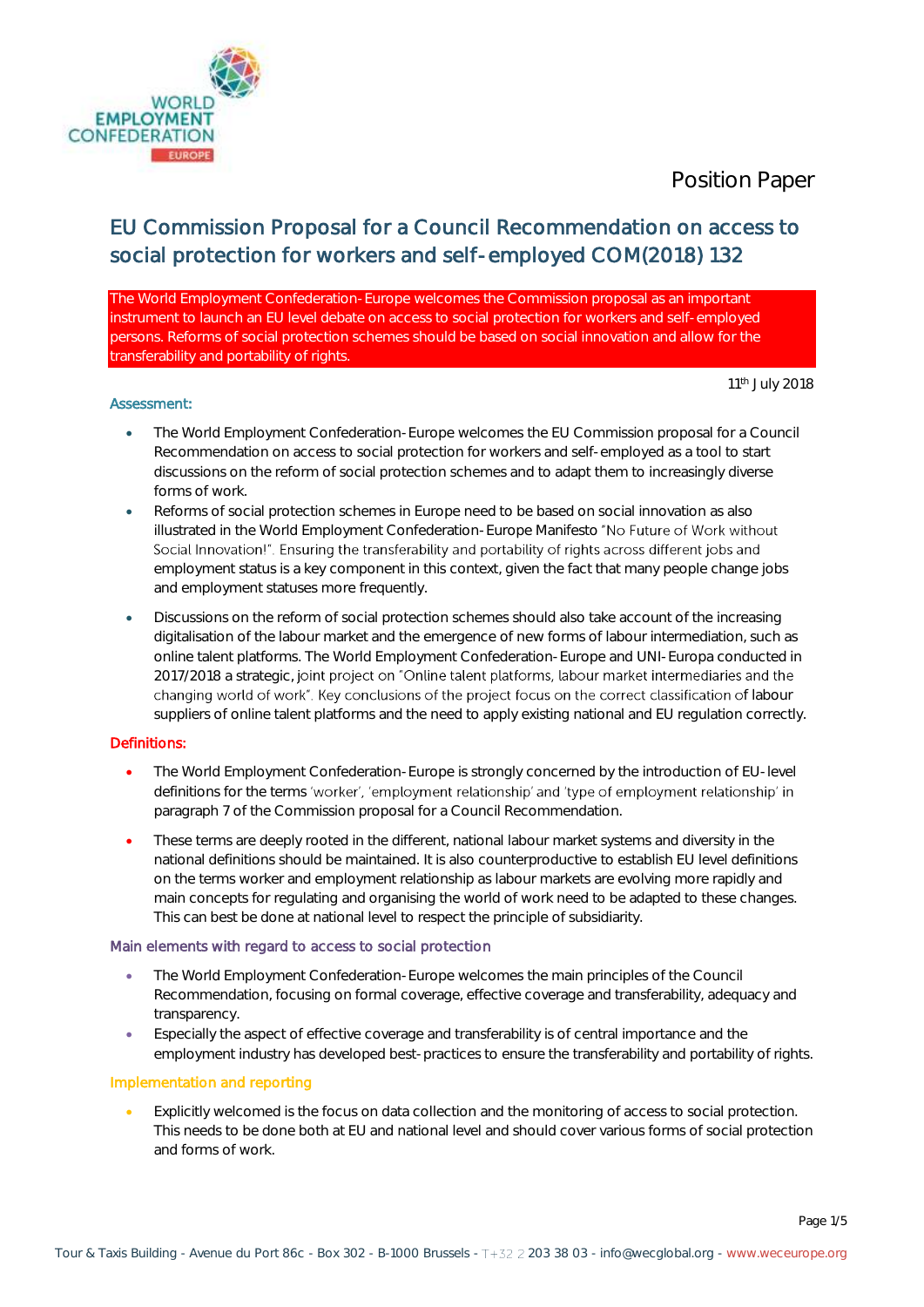

### 1. Assessment of the Commission proposal

- 1.1. The World Employment Confederation-Europe welcomes the approach taken in the Commission proposal COM(2018) 132 for a Council Recommendation on access to social protection for workers and the self-employed. Especially the focus on the need for the transferability and portability of social protection rights is welcomed by the World Employment Confederation-Europe.
- 1.2. The World Employment Confederation-Europe advocates that the reform of national social protection schemes should be based on social innovation to create futureproof labour markets in Europe. As illustrated in the World EmploymentConfederation Manifesto "No Future of Work without Social [Innovation](http://www.weceurope.org/fileadmin/templates/eurociett/docs/position_papers/2017_Employment_Policies/WEC_Manifesto_2017.pdf)!", reforms should move towards a new Social Deal, implementing modernised social protection schemes to reflect new workplaces. Social benefits need to be organised in a portable, easy transferable way, ensuring individual security and workers' rights when a labour contract ceases. The funding of social protection schemes may need to be rethought to reduce non-wage labour costs and to avoid inequalities between different forms of work with regard to labour costs



and social contributions. Reforms of social protection schemes need to favour labour market security over job security.

1.3. Specific attention needs to be devoted to new and emerging forms of work and labour market intermediation, such as online talent platforms and the gig economy. In the framework of the European Sectoral Social Dialogue on temporary agency work, the sectoral social partners (World Employment Confederation-Europe and UNI-Europa) have conducted a joint project on "Online talent platforms, labour market intermediaries and the changing world of work", looking as one element at the social protection of labour suppliers working through online talent platforms. While there is no uniform answer to the social protection status of online talent platform labour suppliers, there is a need for a correct classification of the labour suppliers working through online talent platforms and a need to ensure the correct application and enforcement of national and European legislation.

### 2. Definitions

- 2.1. The Commission proposal for a Council Recommendation on access to social protection for workers and the self-employed includes in its paragraph 7 a series of definitions "for the purpose of this Regulation" for the terms 'worker', 'employment relationship', 'labour market status' and others. These follow a comparable approach as the definition included in the recent Commission proposal for a Directive on transparent and predictable working conditions in the European Union.
- 2.2. The World Employment Confederation-Europe is opposed to the introduction of EU level definitions of these basic terms and especially the European definition of a worker. National labour market regulation and definitions have been established at the EU Member State level and these reflect the diversity of national labour market models. The employment industry also faces heterogeneous regulation in Europe.
- 2.3. Establishing an EU definition of a worker as included in the Commission proposal would most certainly also give rise to new European Court of Justice case law, for example on the interpretation of the terminology "under the direction of". Even if the EU Commission specifies that the definitions provided shall apply "for the purpose of this Recommendation"; the definitions risk setting a precedent for other EU legal instruments (Directives, Regulations and Recommendations). The fact that the EU Commission used the same regulatory approach in the proposal for a Directive on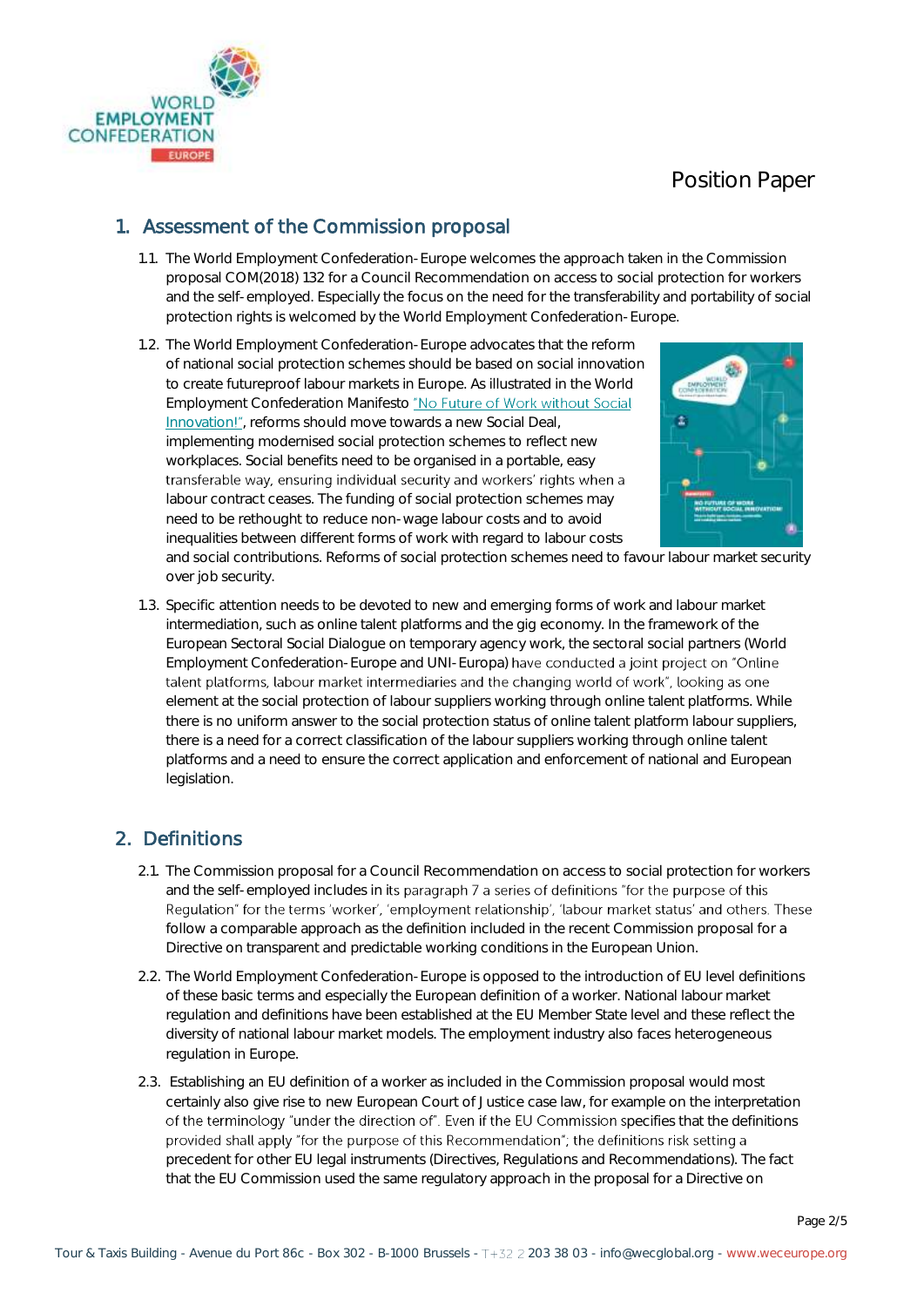



transparent and predictable working conditions and in the proposal for a Council Recommendation on access to social protection for workers and self-employed confirms the risk of setting a legal precedent of defining these legal terms at EU level.

## 3. Main elements with regard to access to social protection

- 3.1. The Commission proposal for a Council Recommendation on access so social protection for workers and self-employed focuses on four main components, namely formal coverage, effective coverage and transferability, adequacy and transparency. The World Employment Confederation-Europe welcomes and generally supports these four principles.
- 3.2. As highlighted in the Commission proposal, it is to be questioned whether the same system and approach should be applied to workers and self-employed. Workers and self-employed differ substantially with regard to their labour market/employment status. The way social security is organised at national level for these two different groups varies among EU Member States. It is therefore questionable whether self-employed shall be required to fall under social protection schemes they might not be willing to be included in. The most important point is to create a level playing field, where forms of work are not forced in a race to the bottom with regards to social protection. A possible solution would be to establish a mandatory coverage for the workers, while foreseeing a voluntary coverage for the self-employed.

|                        | <b>Social Benefits</b>                                                                  | Training                                           | <b>Healthcare</b><br><b>Schemes</b><br>(supplementary                                   | Inclusion &<br>coaching            | Pension (third<br>pillar) |
|------------------------|-----------------------------------------------------------------------------------------|----------------------------------------------------|-----------------------------------------------------------------------------------------|------------------------------------|---------------------------|
| <b>AT</b>              | Unemployment<br>benefits                                                                | General and<br>specialised<br>training             |                                                                                         |                                    |                           |
| <b>BE</b>              | Support in<br>applying for a<br>loan<br>End-of-year<br>bonus                            | Sectoral and<br>specialised<br>training            | Supplementary<br>allowance in the<br>event of<br>sickness or<br>accidents at<br>work    |                                    |                           |
| FR.                    | Unemployment<br><b>benefits</b><br>Loans and<br>housing advice<br>Income<br>integration | Training<br>vouchers<br>Work-training<br>contracts | Supplementary<br>healthcare<br>Maternity<br>benefits<br>Accidents at<br>work allowances | Career<br>guidance and<br>training | Supplementary<br>pension  |
| $\mathsf{I}\mathsf{T}$ | Financial<br>incentives for<br>students                                                 | Training<br>courses<br>provided by the             | Supplementary<br>maternity and<br>illness benefits                                      |                                    |                           |

## Social Innovation: How social partners in the employment industry create portable social protection, learnability and employability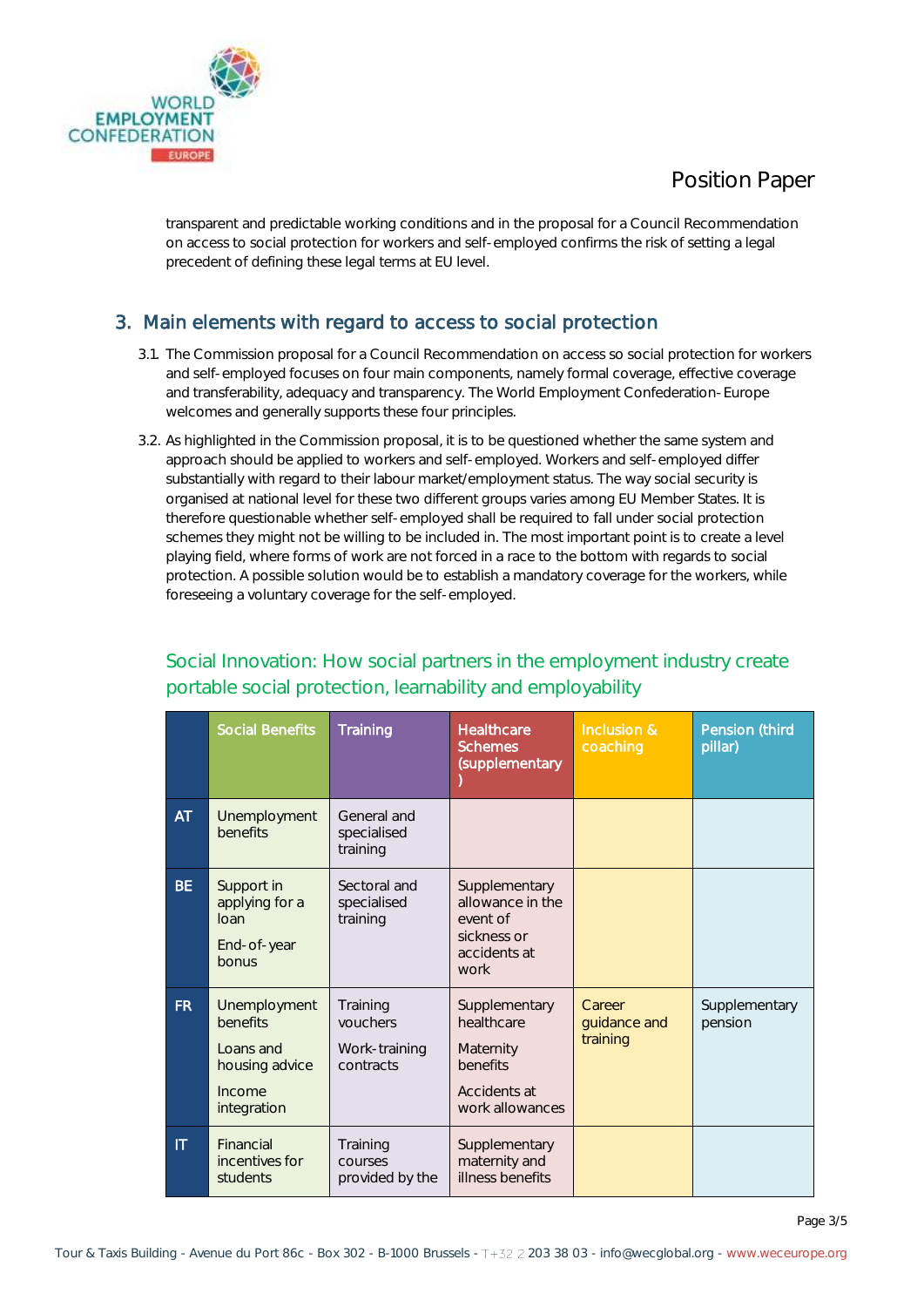

|           | <b>Social Benefits</b>                                           | Training                                                 | <b>Healthcare</b><br><b>Schemes</b><br>(supplementary                                        | Inclusion &<br>coaching | Pension (third<br>pillar) |
|-----------|------------------------------------------------------------------|----------------------------------------------------------|----------------------------------------------------------------------------------------------|-------------------------|---------------------------|
|           | Support in<br>applying for a<br>loan<br>Unemployment<br>benefits | fund: on the job<br>training and<br>general training     | Accidents at<br>work allowances                                                              |                         |                           |
| LU        |                                                                  | Training<br>vouchers<br>Allowances for<br>loss of income |                                                                                              |                         |                           |
| <b>NL</b> |                                                                  | Training<br>vouchers                                     |                                                                                              |                         | Supplementary<br>pension  |
| <b>CH</b> |                                                                  | Training<br>vouchers<br>Allowance for<br>loss of income  | Supplementary<br>health insurance<br>Maternity<br>benefits<br>Accidents at<br>work allowance |                         |                           |

3.3. With regard to the principle of effective coverage and transferability, the employment industry supports the principles of effective coverage and transferability. At present, effective coverage often depends on certain thresholds and minimum requirements, which are not always met by temporary agency workers and workers employed on short fixed-term or flexible contracts. Differences in the rules governing the schemes between labour market statuses or types of employment relationships should be proportionate.

The World Employment Confederation explicitly welcomes the focus on transferable and portable rights, which shall, according to the Commission proposal for a Council Recommendation, be fostered and ensured in accordance with national arrangements on social dialogue. The agency work industry can serve as a best-practice example here, as systems of transferable and portable rights have been established for many years based on bipartite funds or individual benefit accounts.

- 3.4. The World Employment Confederation-Europe also supports the call on Member States to ensure the adequacy of the level of social protection in terms of being sufficient and timely to uphold the standard of living.
- 3.5. The final principle of transparency with regard to the conditions and rules of all social security schemes is indeed of central importance in labour markets, in which individuals are changing their jobs, labour market statuses and contracts more often. With regard to the right of individuals on updated, comprehensive, user-friendly and clearly understandable information, it is important to underline that this information entitlement is focused on the public social protection schemes and the information should thus be provided by public authorities on request of the individual. This information obligation should not be extended to social protection schemes managed by private parties or bipartite organisations.